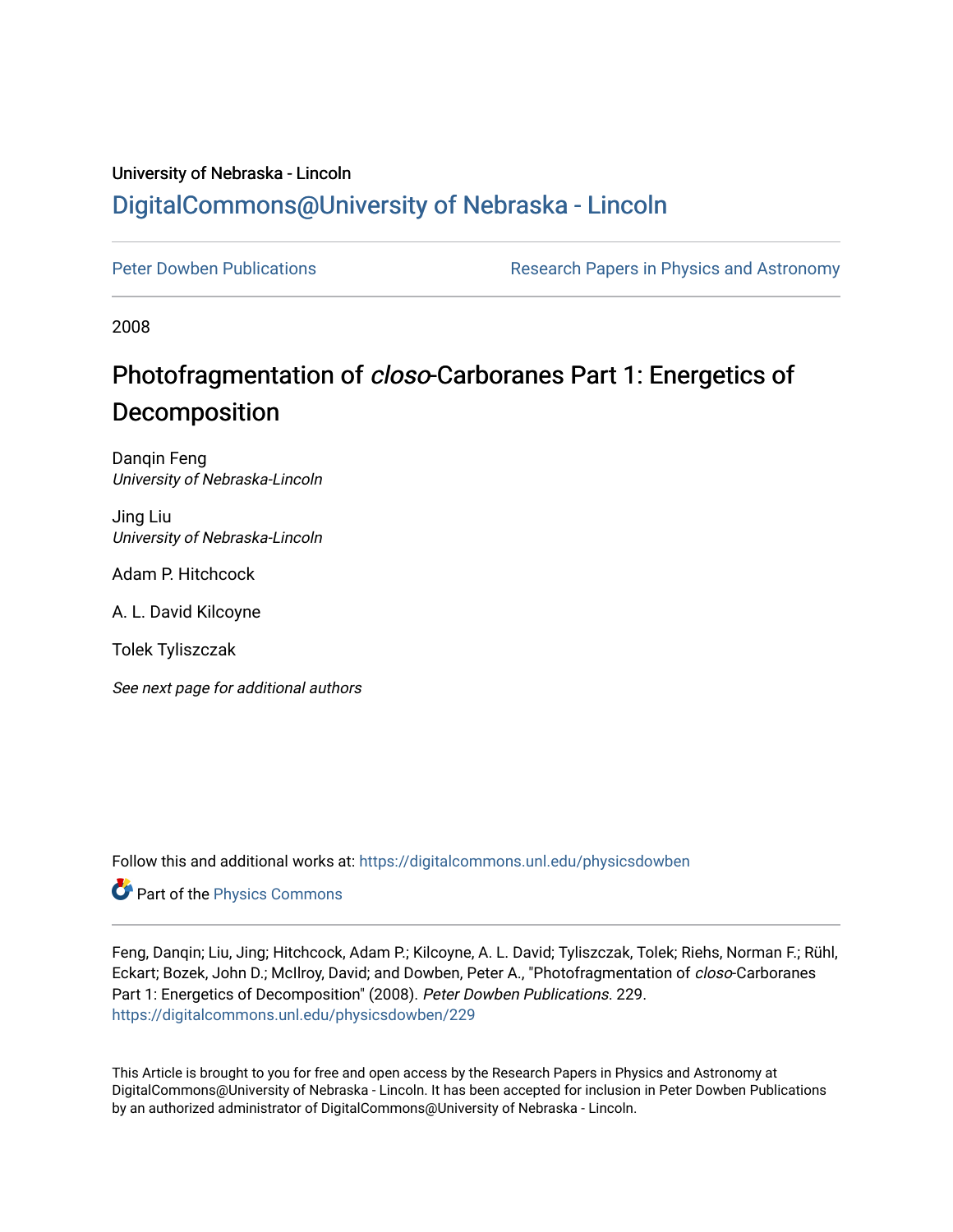# Authors

Danqin Feng, Jing Liu, Adam P. Hitchcock, A. L. David Kilcoyne, Tolek Tyliszczak, Norman F. Riehs, Eckart Rühl, John D. Bozek, David McIlroy, and Peter A. Dowben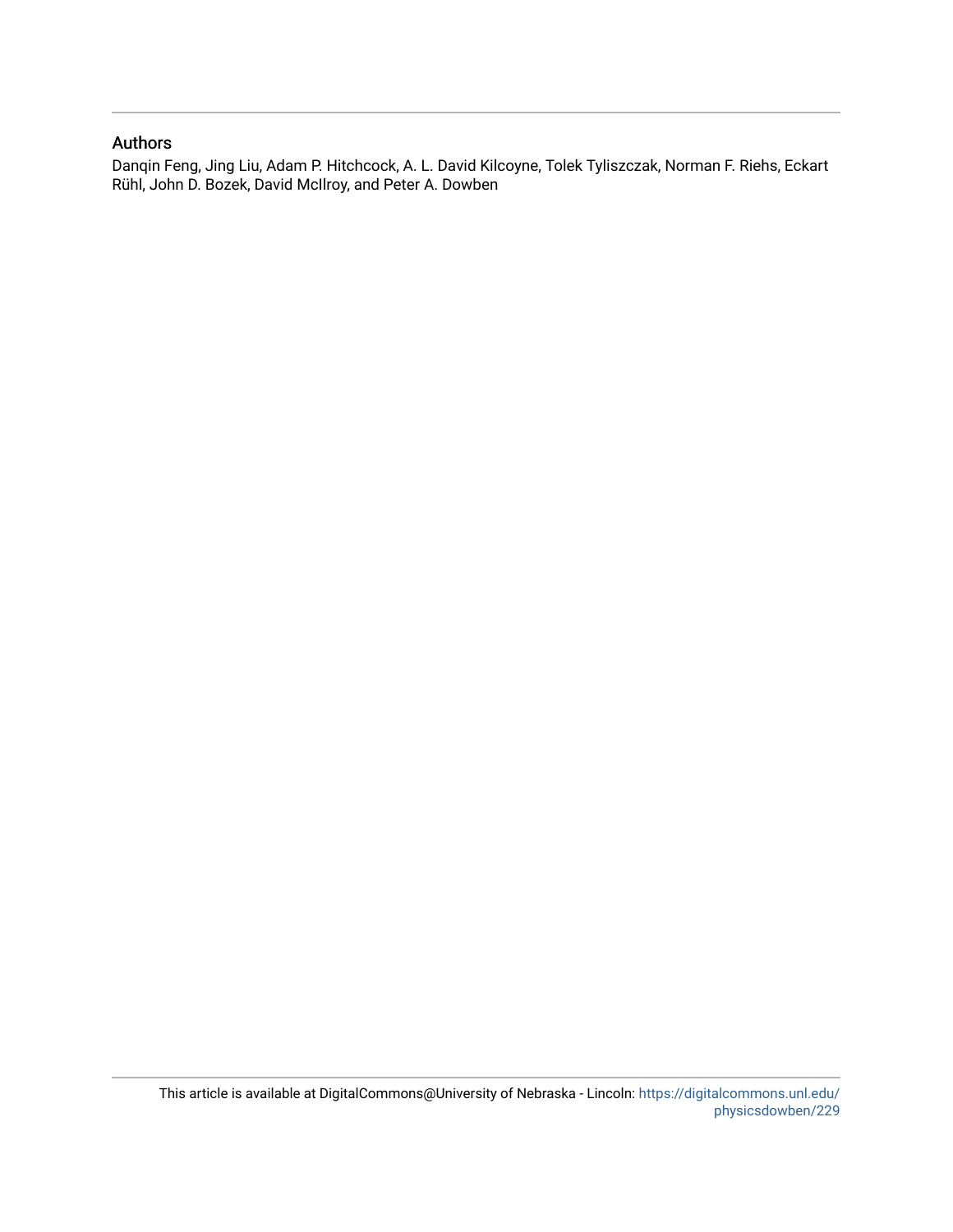## **Photofragmentation of** *closo***-Carboranes Part 1: Energetics of Decomposition**

## **Danqin Feng,† Jing Liu,† Adam P. Hitchcock,\*,‡ A. L. David Kilcoyne,§ Tolek Tyliszczak,§ Norman F. Riehs,**<sup>|</sup> **Eckart Ru**1**hl,\*,**<sup>|</sup> **John D. Bozek,**<sup>⊥</sup> **David McIlroy,\$ and Peter A. Dowben\*,†**

*Department of Physics and Astronomy and the Nebraska Center for Materials and Nanoscience, University of Nebraska*-Lincoln, Lincoln, Nebraska 68588-0111, Department of Chemistry, McMaster University, Hamilton, *Ontario, Canada, L8S 4M1, Ad*V*anced Light Source, Lawrence-Berkeley Laboratory, One Cyclotron Road, Berkeley, California 94720-8225, Physikalische und Theoretische Chemie, Institut fu¨r Chemie und Biochemie, Freie Uni*V*ersita¨t Berlin, Takustr. 3, 14195 Berlin, Germany, Stanford Linear Accelerator Center, 2575 Sand Hill Road, Mail Stop 18, Menlo Park, California 94025-7015, and Department of Physics, Engineering and Physics Building, Uni*V*ersity of Idaho, Moscow, Idaho 83844-0903*

*Recei*V*ed: No*V*ember 19, 2007; In Final Form: January 11, 2008*

The ionic fragmentation following B 1s and C 1s excitation of three isomeric carborane cage compounds [*closo*-dicarbadodecaboranes: orthocarborane (1,2-C<sub>2</sub>B<sub>10</sub>H<sub>12</sub>), metacarborane (1,7-C<sub>2</sub>B<sub>10</sub>H<sub>12</sub>), and paracarborane  $(1,12-C_2B_{10}H_{12})$  is compared with the energetics of decomposition. The fragmentation yields for all three molecules are quite similar. Thermodynamic cycles are constructed for neutral and ionic species in an attempt to systemically characterize single-ion *closo*-carborane creation and fragmentation processes. Lower energy decomposition processes are favored. Among the ionic species, the photon-induced decomposition is dominated by  $BH^+$  and  $BH_2^+$  fragment loss. Changes in ion yield associated with core to bound excitations are observed.

#### **1. Introduction**

The ability to generate semiconducting grades of boron carbide by plasma-enhanced chemical vapor-phase decomposition and deposition (PECVD) of carboranes permits the development of corrosion resistant, high-temperature boron carbide semiconductor devices with many applications including neutron detection. $1-7$  It is now clear that these boron carbides, of approximate stoichiometry " $C_2B_{10}H_x$ " (where *x* represents up to ∼5% molar fraction of hydrogen), exhibit a range of electronic properties (e.g., p-type or n-type<sup>1,8</sup> and differing band gaps9) presumably as a result of differing electronic structures originating in differences in polytype (molecular structure).<sup>1,8,9</sup> It has been observed that the majority carrier in one " $C_2B_{10}H_x$ " boron carbide semiconductor relative to another and the concomitant placement of the Fermi level within the semiconducting gap appears to "mirror" the relative placement of the free molecule chemical potential relative to the Fermi level for molecular films<sup>10</sup> of the corresponding source compound (i.e., the pertinent *closo*-carborane decomposed to form the semiconductor).1,8,10,11

If the adsorbate dipole moment indeed influences the molecular orbital alignment for the adsorbed molecular films, we suggest that decomposition of the *closo*-carboranes to form the "C2B10H*x*" boron carbide semiconductor does not result in complete fragmentation of the icosahedral cage, as might be suggested by cluster calculations, $12$  and the resulting carrier concentration is influenced, at least somewhat, by space charge layers. Thus, from the observed materials properties, one might

infer that complete dissociation of the molecular icosahedra does not occur in the plasma decomposition of the *closo*-carboranes. Regrettably, relatively little is known about the detailed decomposition mechanisms of the *closo*-carboranes.12

The B 1s and C 1s oscillator strength spectra of *closo*carboranes provide only the starting point and necessary spectroscopic background for understanding the changes of the fragmentation yields with photon energy. In prior studies of the *closo*-carboranes, the B 1s and C 1s excitation spectra of orthocarborane, metacarborane, and paracarborane were recorded with both dipole regime electron impact and synchrotron radiation.13 This work explores the photoion fragmentation processes of the *closo*-carboranes. Multiple ion creation and molecular fission are certainly possible and highly likely at energies above the core thresholds and will be more directly addressed in subsequent paper(s).

The modeling of molecular decomposition processes in chemical vapor deposition (CVD) is particularly valuable in developing a clear picture of CVD. Density functional theory and semiempirical methods have both been used to calculate the energetics of *closo*-carborane decomposition. Thermodynamic cycles have been used to elucidate the mechanisms of part of the electron- and photon- induced decomposition pathways for the three different isomers of *closo*-dicarbadodecaboranes: orthocarborane  $(1,2-C_2B_{10}H_{12})$ , metacarborane  $(1,7 C_2B_{10}H_{12}$ , and paracarborane (1,12- $C_2B_{10}H_{12}$ ). All three isomers have icosahedral-like structures, differing only in the placement of the two carbons in the icosahedra, as shown in Figure 1.

#### **2. Experimental and Theoretical Details**

All isomers of C2B10H12, i.e., orthocarborane (*closo*-1,2 dicarbadodecaborane or 1,2-C2B10H12), metacarborane (*closo*-1,7-dicarbadodecaborane or  $1,7-C_2B_{10}H_{12}$ , and paracarborane  $(closo-1, 12$ -dicarbadodecaborane or  $1, 12-C<sub>2</sub>B<sub>10</sub>H<sub>12</sub>$ , were purchased from either Katchem or Aldrich or prepared using the

10.1021/jp711019q CCC: \$40.75 © 2008 American Chemical Society Published on Web 03/08/2008This article is a U.S. government work, and is not subject to copyright in the United States.

<sup>\*</sup> To whom correspondence should be addressed. Phone: 402-472-9838. Fax: (402) 472-2879. E-mail: pdowben@unl.edu.

University of Nebraska-Lincoln.

<sup>‡</sup> McMaster University.

<sup>&</sup>lt;sup>§</sup> Lawrence-Berkeley Laboratory.<br><sup>II</sup> Freie Universität Berlin.

 $^\perp$  Stanford Linear Accelerator Center.

<sup>\$</sup> University of Idaho.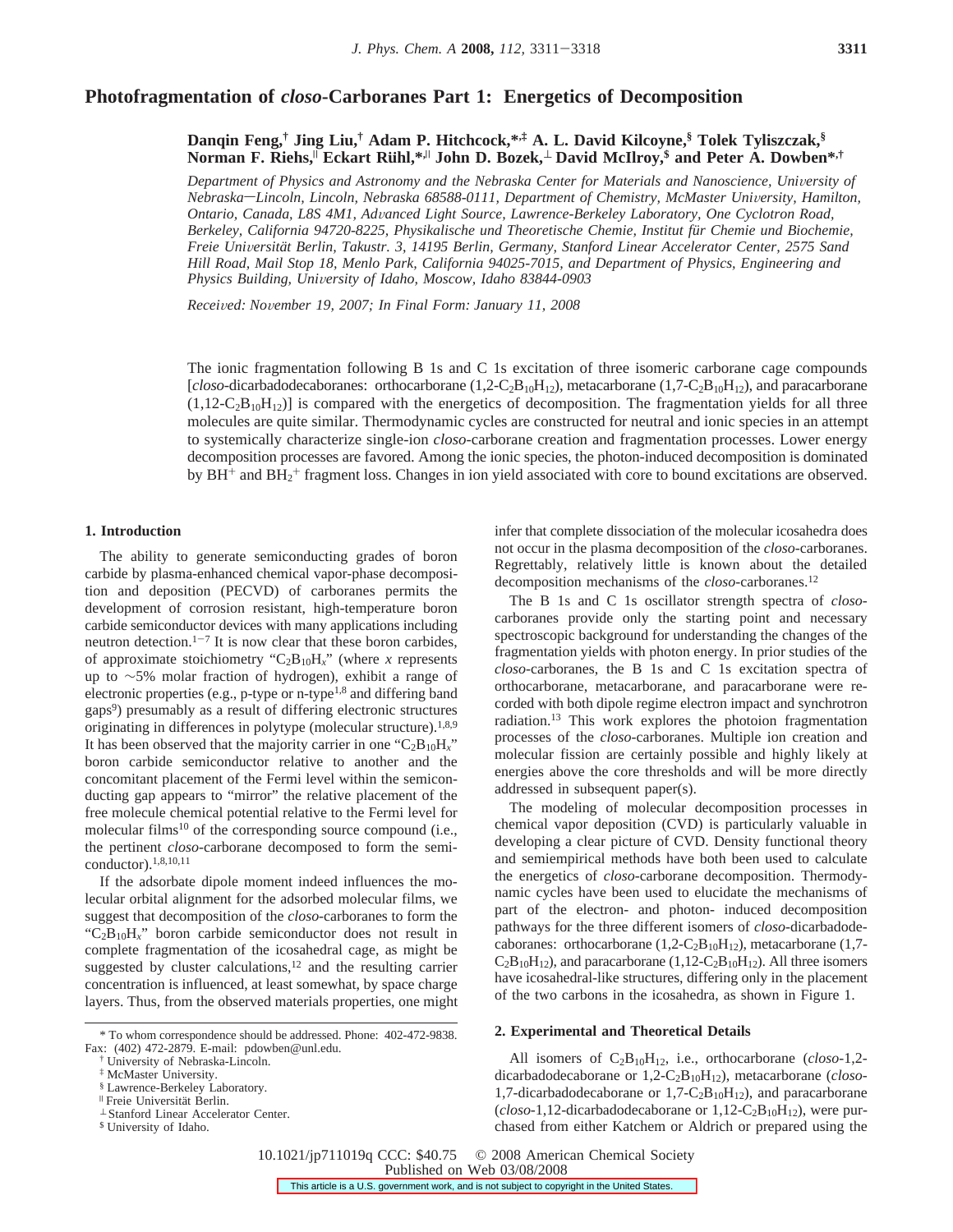

**Figure 1.** Structures of *closo*-1,2-orthocarborane, *closo*-1,7-metacarborane, and *closo*-1,12-paracarborane (C2B10H12) and their atom-numbering schemes.

procedures described in ref 13. All solvents (tetrahydrofuran, pentane, and diethyl ether) were reagent grade or better and distilled from the appropriate drying agents (Na) under a dry nitrogen atmosphere prior to use. After drying, all organic solvents were degassed with a dry nitrogen stream and then by repeated freeze-thaw cycles, resublimed, with purity in all cases confirmed by NMR spectroscopy, and then stored in vacuo prior to use. Deuterated solvents were used as received and, after degassing, stored over 4 Å molecular sieves prior to use. The commercially available anhydrous chemicals were either used as received or purified by the method indicated and, where possible, stored over 4 Å molecular sieves prior to use. The identity and purity of all compounds were determined by nuclear magnetic resonance (NMR), infrared spectroscopy (IR), and mass spectral measurements and compared with literature values. NMR spectra were obtained on a Bruker AVANCE400 operating at <sup>1</sup>H 400.1 MHz, <sup>13</sup>C 100.6 MHz, and <sup>11</sup>B 128.38 MHz. Proton and carbon spectra were referenced to solvent and boron spectra to an insert of  $BF_3$  $Et_2O$ .

The photoexcitation spectra were recorded using both total electron yield and total ion yield detection at beam-line 9.0.1 of the Advanced Light Source,<sup>14</sup> as described previously.<sup>13</sup> The beam-line consisted of a spherical grating monochromator illuminated by the radiation from an undulator. Rather narrow entrance and exit slits were used, typically ∼10 *µ*m. The photon resolution was better than 0.1 eV fwhm.

In investigating the ionic fragmentation, a time-of-flight mass spectrometer was used.<sup>14a</sup> The time-of-flight mass spectrometer consisted of a two-stage acceleration region separated by grids followed by a 30 cm drift tube with a multichannel plate detector for ion detection. Wiley-McLaren focusing conditions were used.<sup>15</sup> A  $-250$  V/cm extraction field was used for the ions. Under these conditions, splitting was not detected for any of the mass peaks, indicating there was negligible distortion of the yields due to loss of high kinetic energy ions, although isotopic and  $Y-H<sub>r</sub>$  distributions tend to blur any such effects, except for  $H^+$ . The overall efficiency for ion detection is estimated to be about 15%. The start of the flight time scale was the signal from an electron accelerated by a field of  $+250$ V/cm to a channeltron adjacent to the ionization region.

The ground-state energies for a variety of carborane clusters were calculated using a semiempirical method PM3 as well as with density function theory (DFT) using a standard 6-31 G<sup>\*</sup> basis set and the Perdew-Wang 91 exchange correlation potential.16 Both the semiempirical and ab initio calculations were geometry optimized to obtain the lowest unrestricted Hartree-Fock (UHF) energy states. The ground-state geometries of these carborane clusters were optimized using energy minimization with semiempirical method PM3 before the DFT calculations to save on computational time. The total energy is better estimated using DFT, although there are serious deficiencies in using ab initio DFT to model the electronic structure of the carboranes.10,16 Although correctly assessing the strength of the exchange and correlation interactions in formation of the highest occupied (HOMO) to the lowest unoccupied (LUMO) molecular orbitals gaps is a problem in DFT, this is one of the better approaches to estimating the chemical energetics.

#### **3. Ionic Fragmentation of the** *closo***-Carboranes**

To identify selectivity in fragmentation processes, quantitative yields are required, and thus, it is important to understand the relationship between measured signals and the true partial photoionization cross-section. The photoionization cross-section for the boron and carbon sites can be seen from the photoionization total yield spectra of *closo*-carboranes, as shown in Figure 2 and previously described.13 From the comparison of the B 1s and C 1s oscillator strength spectra of *closo*metacarborane, we can see the spectra of the three *closo*carboranes are relatively similar. The B 1s spectra of all isomers are dominated by the strong resonance centered near 192 eV. At higher resolution, an isomer-dependent fine structure is visible within this band, indicating that the B 1s spectra are sensitive to differences in the electronic structure of the isomers.<sup>13</sup> For orthocarborane (nominally  $C_{2v}$  symmetry), the 192 eV band was assigned<sup>13,17</sup> to overlap of excitations to the 10a′′ and 17a′ molecular orbitals from all the B 1s orbitals (in the point group  $C_s$  symmetry). The other prominent  $B$  1s spectral features are two broad bands located in the B 1s continuum (197 and 202 eV). In the para and meta isomers there is a distinct shoulder at 195 eV that is not seen in orthocarborane. The higher energy continuum transitions in orthocarborane have been attributed to excitations to antibonding *σ*\* orbitals of unspecified symmetry.13,17 A more sophisticated treatment of the electronic structure and spectroscopy has been undertaken elsewhere.<sup>13</sup> Surprisingly, the B 1s spectrum for orthocarborane in Figure 2 is very much like the untreated (native) NEXAFS spectra of semiconducting boron carbide,<sup>18</sup> suggesting that at the very least there are large icosahedral fragments in boron carbide.

The C 1s photoionization total yield spectra of the isomeric carboranes are also presented in Figure 2, again using the highresolution total ion yield (TIY). The energies, term values, and proposed assignments as with the B 1s spectra have been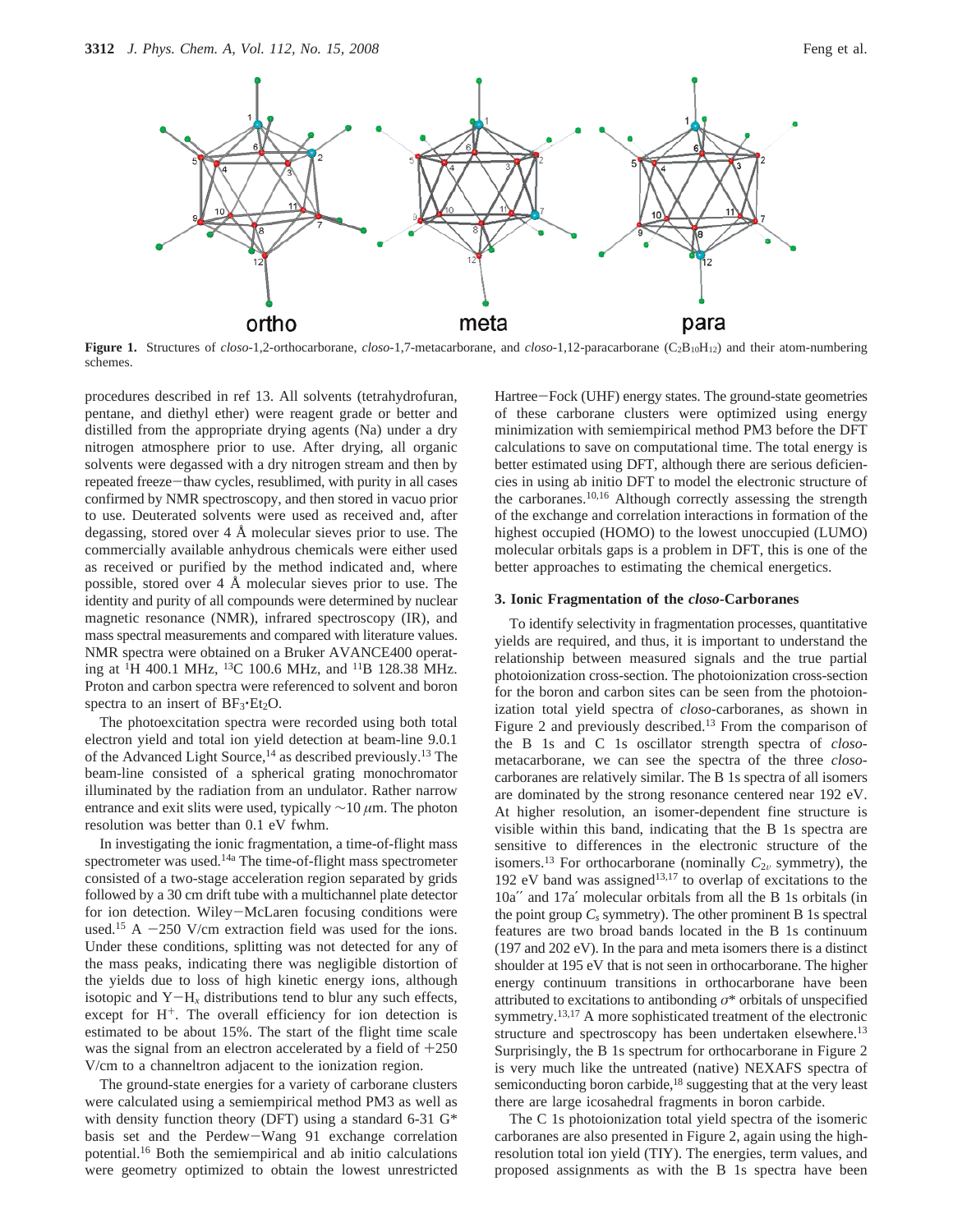

**Figure 2.** Total ion yield at the B 1s and C 1s cores for *closo*dicarbadodecaboranes, orthocarborane (1,2-C<sub>2</sub>B<sub>10</sub>H<sub>12</sub>), metacarborane  $(1,7-C_2B_{10}H_{12})$ , and paracarborane  $(1,12-C_2B_{10}H_{12})$ , as a function of photon energy, with the B 1s threshold of 188.9 eV, determined from XPS. (Inset) X-ray photoemission spectrum (XPS) of the B 1s core from condensed molecular films of orthocarborane. The Fermi level was established from the clean, well-ordered Cu(111) single crystal and Au(111) thin film substrates before deposition.

previously assigned.13,17 As with the B 1s spectra, there are subtle but significant and interpretable<sup>13</sup> differences in the C 1s spectra of these isomers. The intense lowest energy feature in the 287.9-288.7 eV range occurs at different energies for each of the three isomers. In addition, the spectra also differ in shape above 290 eV excitation energy. $13$  These differences between the isomers, however, appear to have little influence on the qualitatively similar fragmentation processes observed for all three isomers.

We measured the X-ray photoemission spectra of condensed carborane molecular films, as described elsewhere.10 The core level binding energies, with respect to the Fermi level of a reference metallic electrode, are a rough guide to the core-level thresholds of 188.9  $\pm$  0.2 eV for the B 1s threshold, as determined from the XPS in the inset to Figure 2.

Time-of-flight ion mass spectra of the three carborane isomers obtained with both electron impact and photon ionization are shown in Figure 3. As seen in Figure 3, the most dramatic difference between the electron impact and the photoionization mass spectra is in the parent ion yield. The fragmentation yields differ significantly from those following valence ionization using 70 eV electron impact and 202 eV incident photons but do not vary greatly in different B 1s states. By contrast, the parent ion, with some contribution from fragment ions involving loss of one H atom, is by far the dominant signal in the electron impact mass spectrum. Indeed, the high stability of the parent ion produced by electron impact valence shell ionization has been noted in previous discussions of the mass spectra of the carboranes.19 At 70 eV impact energy fully 74% of all ions observed have the mass of the parent ion, missing possibly only the mass of a hydrogen or two.20 In contrast, under our detection conditions the parent ion yield is only ∼3% below the onset of B 1s core excitation and drops to less than 1% above the B 1s ionization potential (IP). The TOF signal is associated with Y*<sup>x</sup>* + ions (where  $Y = BH$  or CH), with all possible *x* values, although



**Figure 3.** Time-of-flight (TOF) mass spectra of the isomeric carboranes taken at a photon energy of 202 eV (B 1s  $\rightarrow \sigma^*$  transition). The peaks correspond to cluster fragments with all possible numbers of vertices, denoted as  $Y_n^+$ , where Y represents BH or CH. The top spectrum is from electron impact using electron kinetic energies of 70 eV (well below the core threshold).



**Figure 4.** Enhanced time-of-flight (TOF) mass spectra in the region of  $m/q = 0-18$ , adapted from Figure 3. Note that in this display, peak height is not a reliable indicator of peak intensity.

with particularly prominent yields of  $Y_3^+$  and  $Y_6^+$ . Note that because of the 20:80 10B:11B relative abundance, each ion peak (except for the  $Y_1^+$  signal, shown in detail in Figure 4) is actually a family of peaks which are not resolved in the TOF spectra.

Above the core excitation threshold (in the region of 188.9 eV for the B 1s threshold) the very low parent ion yield in the photoionization measurements might be considered to be a consequence of core hole decay leading to extensive ionic fragmentation, including large amounts of multiple ionization, almost all of which ends up as ion pairs. However, the parent ion yield is also very small below 188 eV, in the region of valence ionization, where a greater similarity to the electron impact mass spectrum might be expected. In part this can be attributed to use of a photon energy well above the valence double-ionization threshold (∼35 eV), whereas the 70 eV electron impact creates primarily singly ionized states (since electron impact cross sections typically are strong only a few times above threshold). In addition, another important fact is that our TOF system has enhanced sensitivity to low-energy electrons which distorts the ion yields in favor of the doubleionization events which produce two electrons, one of which has low kinetic energy.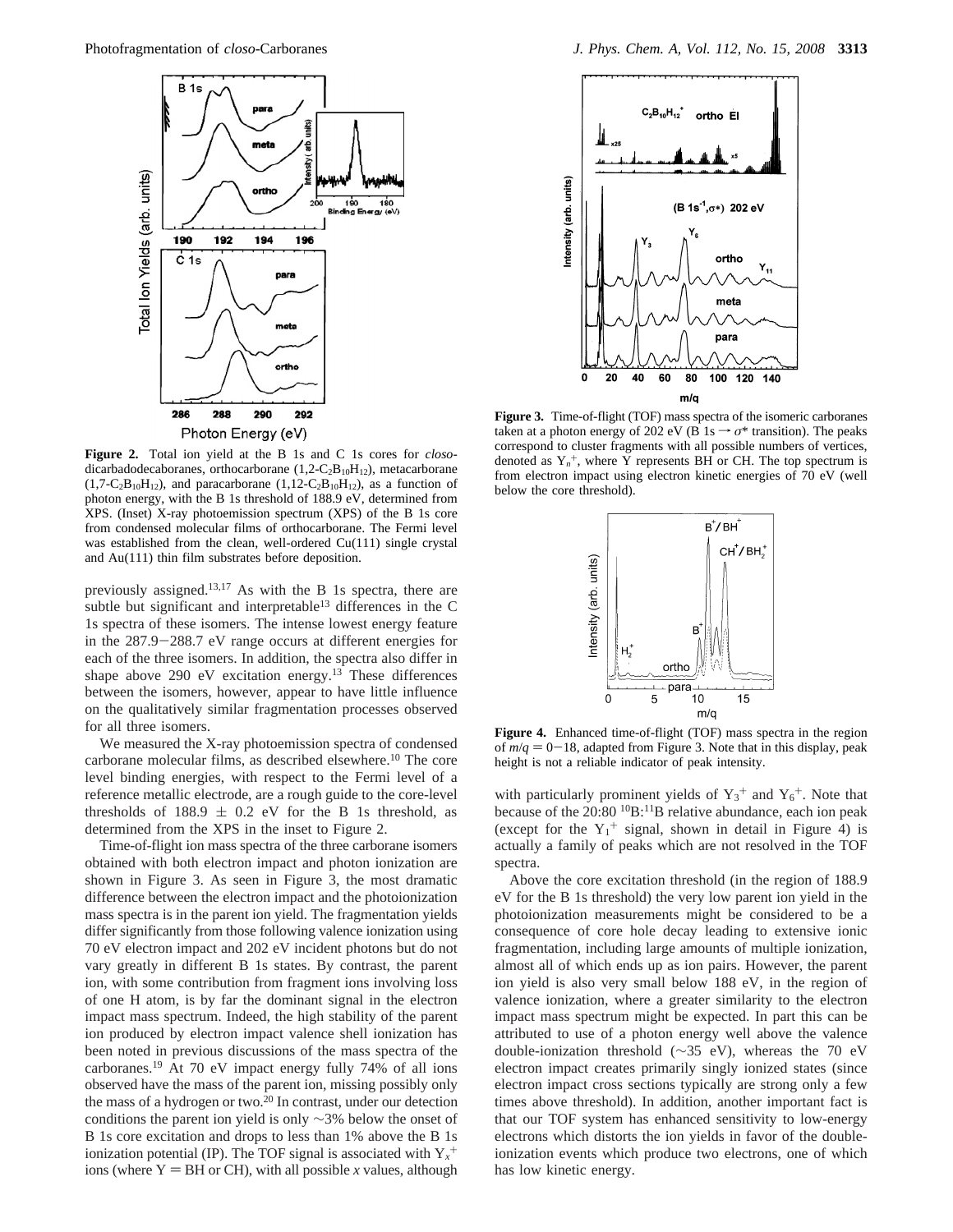

**Figure 5.** TOF mass spectra of the isomeric carboranes photoionized at the peak in the 290-292 eV region (C 1s  $\rightarrow \sigma^*$  transition) recorded under the same extraction conditions as used for Figure 3. Spectral data has been processed to remove the underlying B 1s contribution, which was estimated by adjusting the intensity of the 280 eV TOF spectrum to that of the extrapolated B 1s continuum intensity at 290-292 eV.

Figure 5 is the TOF mass spectra of the three carboranes with a photon energy of 290-292 eV on the peak of the C 1s  $\rightarrow \sigma^*$ transition which is believed to be the C 1s counterpart to the B  $1s \rightarrow \sigma^*$  transition at 202 eV. Since the C 1s excitation signal is a relatively small proportion of the total photoionization at the 290-292 eV energies used to record the data in Figure 3, the ion yields are largely dominated by the >70% contribution from high-energy B 1s ionization. The underlying B 1s background signal has been subtracted to get a better picture of the fragmentation processes following C 1s excitation and ionization.

As with the B 1s excitation, the spectra of the three isomeric species are quite similar to each other, with the greatest difference being a significantly greater contribution from  $Y_{11}$ <sup>+</sup> species in the metacarborane- and orthocarborane-derived species. There is a very sharp  $H^+$  production at the C 1s edge, which is not as strong in the B 1s edge. Overall the C 1s and B 1s spectra are quite similar, with the most notable difference being a relatively more prominent contribution from the  $Y_3^+$ and  $Y_6^+$  species in the C 1s than the B 1s region as well as a much larger yield of the lightest fragments,  $H^+$ ,  $^{10}BH^+/^{11}B^+$  $(m/q = 11)$ , and  $CH^{+/10}BH_3^{+/11}BH_2^{+}$   $(m/q = 13)$ . These latter signals for the orthocarborane species are off scale in Figure 5. signals for the orthocarborane species are off scale in Figure 5.

The sharp edge of *closo-*carboranes seen in the B 1s region, as shown in Figure 1, are also seen in the ion fragment yields illustrated Figure 6. The following parent and fragment species were identified in the mass spectrum:  $H^+$ ,  $^{10}B^+$ ,  $^{10}BH^+/^{11}B^+$  $(m/q = 11)$ , <sup>11</sup>BH<sup>+</sup>, and CH<sup>+</sup>/<sup>10</sup>BH<sub>3</sub><sup>+</sup>/<sup>11</sup>BH<sub>2</sub><sup>+</sup> (*m/q* = 13), etc. Among the smaller mass fragments, the <sup>10</sup>BH<sup>+</sup>/<sup>11</sup>B<sup>+</sup> (*m*/*q* = 11) and CH<sup>+</sup>/<sup>10</sup>BH<sub>2</sub><sup>+</sup>/<sup>11</sup>BH<sub>2</sub><sup>+</sup> (*m*/*q* = 13) species exhibited 11) and  $CH^{+/10}BH_3^{+/11}BH_2^+$  ( $m/q = 13$ ) species exhibited<br>higher intensities as did  $H^+(m/q = 1)$  <sup>11</sup>BH<sup>+</sup> ( $m/q = 12$ ) was higher intensities, as did H<sup>+</sup> ( $m/q = 1$ ). <sup>11</sup>BH<sup>+</sup> ( $m/q = 12$ ) was among the smaller intensity fragments, as indicated in Figure 4. There are also possible  $H_2^+$  fragments in the ion yield from the carborane samples, as seen in Figure 4, but the  $H_2$ <sup>+</sup> fragment yields (if any) at the higher photon energies are quite low. From the ion yield, we know  $CH^{+/10}BH_3^{+/11}BH_2^ + (m/q = 13)$  loss is<br>facile as compared to  $BH^+$  loss, as seen in Figures 3–5. Even facile, as compared to  $BH^+$  loss, as seen in Figures  $3-5$ . Even



**Figure 6.** Ion yield data for the major ion fragments of *closo*-1,2 orthocarborane (a), *closo*-1,7-metacarborane (b), and *closo*-1,12-paracarborane (c) derived from sequences of TOF mass spectra recorded in the B 1s region using the same conditions as used for Figure 3.



**Figure 7.** Branching ratio for the major ion fragments of for *closo*-1,2-orthocarborane (a), *closo*-1,7-metacarborane (b), and *closo*-1,12 paracarborane (c) derived from sequences of TOF mass spectra recorded in the B 1s region using the same conditions as used for Figure 3.

among the electron impact data, among the small ion fragments,  $CH^{+/10}BH_3^{+/11}BH_2^{+}$  ( $m/q=13$ ) is more abundant than the BH<sup>+</sup><br>fragment <sup>20</sup> fragment.20

The partial ion yields and branching ratios for the lighter (and more significant) ion fragments in the B 1s region for the three isomeric species are plotted in Figures 6 and 7, respectively. Again, para-, meta- and orthocarboranes spectra are quite similar, with the main variations being changes in the detailed line shape and partial overlap of  $BH^+$  and  $H^+$  branching ratios and partial ion yields for metacarborane. When the signals from the ions  $CH^{+/10}BH_3^{+/11}BH_2^{+}$  ( $m/q = 13$ ),  $H^{+}$  and  $^{11}B^{+/10}BH^{+}$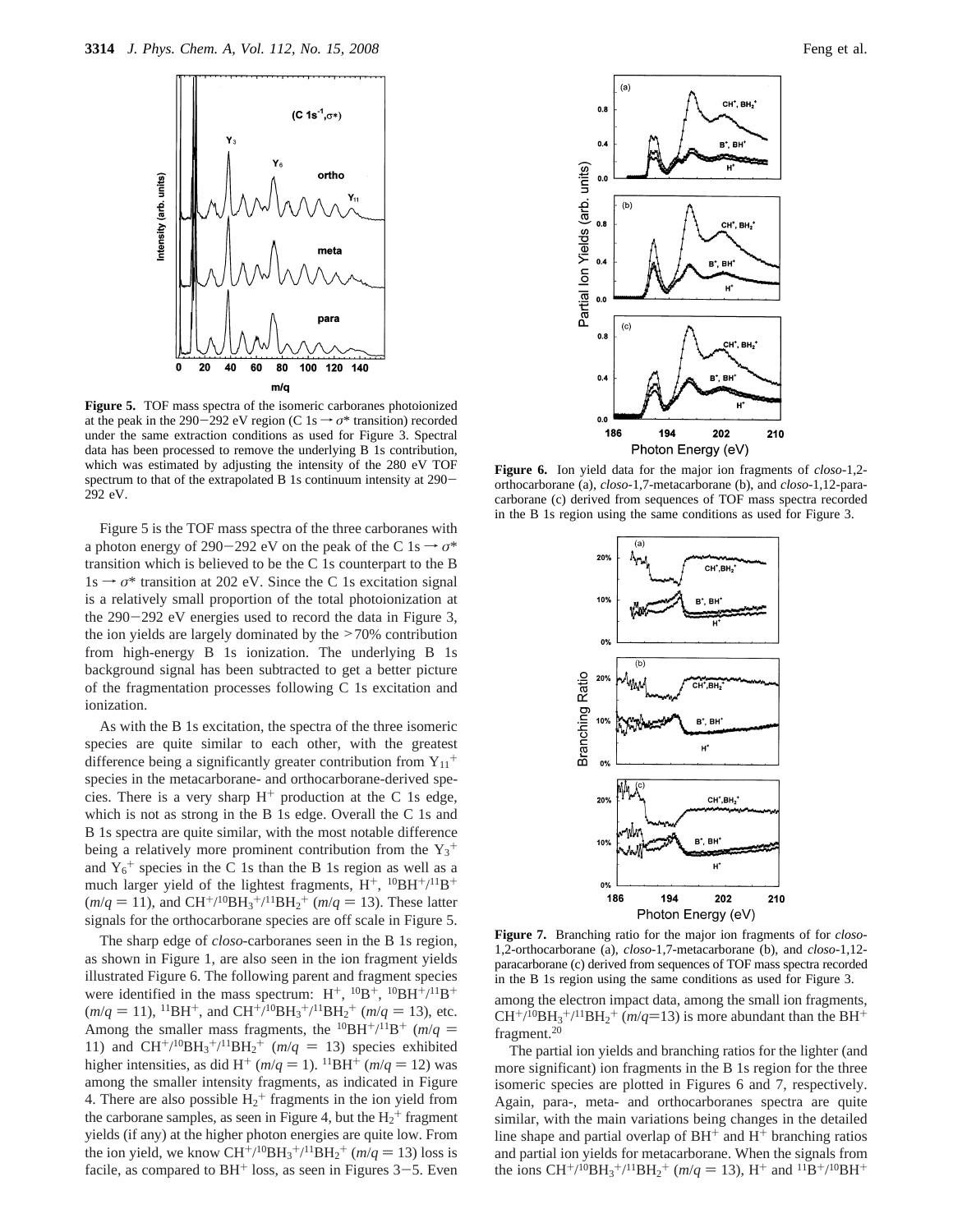

**Figure 8.** Ion yield and branching ratio data for  $Y_x^+$  ions (where  $Y = \text{RH}$  or CH as indicated in Figure 3) fragments of close-1.2-BH or CH, as indicated in Figure 3) fragments of *closo*-1,2 orthocarborane derived from sequences of TOF mass spectra recorded in the B 1s region using the same conditions as used for Figure 3.



**Figure 9.** Ion yield and branching ratio data for  $Y_x^+$  ions (where  $Y = RH$  or CH as indicated in Figure 3) fragments of class-1.12-BH or CH, as indicated in Figure 3) fragments of *closo*-1,12 paracarborane derived from sequences of TOF mass spectra recorded in the B 1s region using the same conditions as used for Figure 3.

 $(m/q = 11)$  are compared, the strong signal is associated with  $CH^{+/10}BH_3^{+/11}BH_2^{+}$  ( $m/q = 13$ ) followed by B<sup>+</sup> and H<sup>+</sup>. The changes in ion yield are most dramatic at the absorption core threshold below about 192 eV for the B 1s but also increase dramatically at the ionization limits, as determined by XPS<sup>17,21</sup> and excitations to antibonding *σ*\* orbitals of unspecified symmetry,13,17 at energies above 194 eV, as noted above. The core ionization energy is approximately the core-level binding energy of Figure 2 plus the energy difference between the chemical potential and the vacuum level, the latter being the work function of the condensed phase, i.e.,  $188.7 \, (\pm 0.2) + 5.5$  $(\pm 1)$  eV or about 194 eV.

For the heavier  $Y_x^+$  ion (where  $Y = BH$  or CH) fragments, the ion yields and branching ratio have been plotted for orthocarborane (Figure 8) and paracarborane (Figure 9).  $Y_3$  and  $Y<sub>6</sub>$  are the most prominent in both cases, although the branching ratios differ somewhat from one isomer to the next. These heavy ion yields also change dramatically at excitations to antibonding *σ*\* orbitals of unspecified symmetry above 194 eV.13,17 Regrettably, a direct relationship between the excitation to specific unoccupied orbitals and the ion fragment yield cannot be determined from this data.

In spite of differences in the heavy  $Y_x^+$  ion (where  $Y = BH$ <br>CH) fragment vields, overall there is little difference among or CH) fragment yields, overall there is little difference among the partial yields of the isomeric species and relatively little change in individual ion or ion pair yields, which are a result of fission of the doubly or multiply charged molecules, aside from a major step up or step down in specific channels at the onsets of B 1s core excitation and ionization.13,17 These changes

at the ionization threshold are qualitatively consistent with changes in the estimated photoionization efficiency.13 Thus, any selectivity among these three species which may exist with regard to properties of boron carbide films prepared by X-ray assisted CVD is more likely to be associated with specificity of the chemistry of fragments or due to different relaxation processes (which are not known) rather than selectivity in the initial excitation.

At issue is the origin for the very high production of  $CH^{+}/^{10}BH_3^{+}/^{11}BH_2^{+}$  ( $m/q = 13$ ) fragments in the photofragmentation process. This can be understood in part, from the energetics process. This can be understood, in part, from the energetics associated with photoionization and fragmentation. As seen in Figure 7, however, these yields also increase where excitations to antibonding  $\sigma^*$  orbitals of unspecified symmetry occur<sup>13,17</sup> at energies above 194 eV. The application of energetics to the heavy  $Y_x^+$  ion (where  $Y = BH$  or CH) fragment yields (Figures<br>8 and 9) is more difficult as specific fragment ion identification 8 and 9) is more difficult as specific fragment ion identification is fraught with difficulties based on the data presented here, but again these yields also increase where excitations to antibonding *σ*\* orbitals of unspecified symmetry occur at energies above 194 eV.

Single photoion creation is relatively more straightforward to model but is generally best applicable near the appearance and ionization potentials. Beginning at the near edge regime, there are numerous complications to be considered, including matrix element effects associated with excitations to antibonding *σ*\* orbitals. Of course, as noted in the Introduction, multiple ion fragmentation is not only possible but likely above the B 1s threshold. Such multiple photoion creation would involve a molecular fission process with complex thermodynamic considerations. These complications will be addressed in a subsequent paper.

#### **4. Energetics of** *closo***-Carborane Decomposition**

The measured yields depend on the ionization process and associated fragmentation (Figure 3), e.g., electron impact versus photoionization. The dominant signal is loss of one H atom for the electron impact mass spectrum, while for photoionization mass spectra, the majority of the TOF signal are associated with  $(B/BH)_x^+$ ,  $CH^{+/10}BH_3^+/^{11}BH_2^+$  ( $m/q = 13$ ), or  $(CH)_x^+$  ions. In order to understand the difference vields in the core-level order to understand the difference yields in the core-level resonant photoionization processes and evaluate the thermal stability of the *closo*-carboranes, the energetics for several reactions which involve loss of small fragment ions of carbon, boron, and hydrogen atoms have been calculated for all three parent *closo*-carboranes using both the PM3 semiempirical model and DFT, as shown in Figures  $10-12$ . There are many (energetically) different site symmetry combinations of boron, hydrogen, and carbon atoms that are candidates for ion (and neutral) fragmentation. This is especially true for the meta- and orthocarboranes because of their lower symmetry structures  $(C_{2v}$ instead of  $D_{5d}$ ).

The symmetrically distinct possibilities for *closo*-carboranes are associated with different energies, as illustrated in Figures  $10-12$ , where the fragmentation energies are plotted in ascending order, as ascertained using DFT. Also shown for comparison are values obtained using the semiempirical PM3 approach, which differ significantly in absolute energies but typically show the same trends as DFT, as seen in Figures  $10-12$ . As expected, the fragmentation energies of the three isomeric species are quite similar, consistent with the photoionization and fragmentation experimental results. For orthocarboranes, the minimum energies to remove atoms are typically near the site of carbon atoms except for the loss of  $H^+$  from orthocarborane. In the case of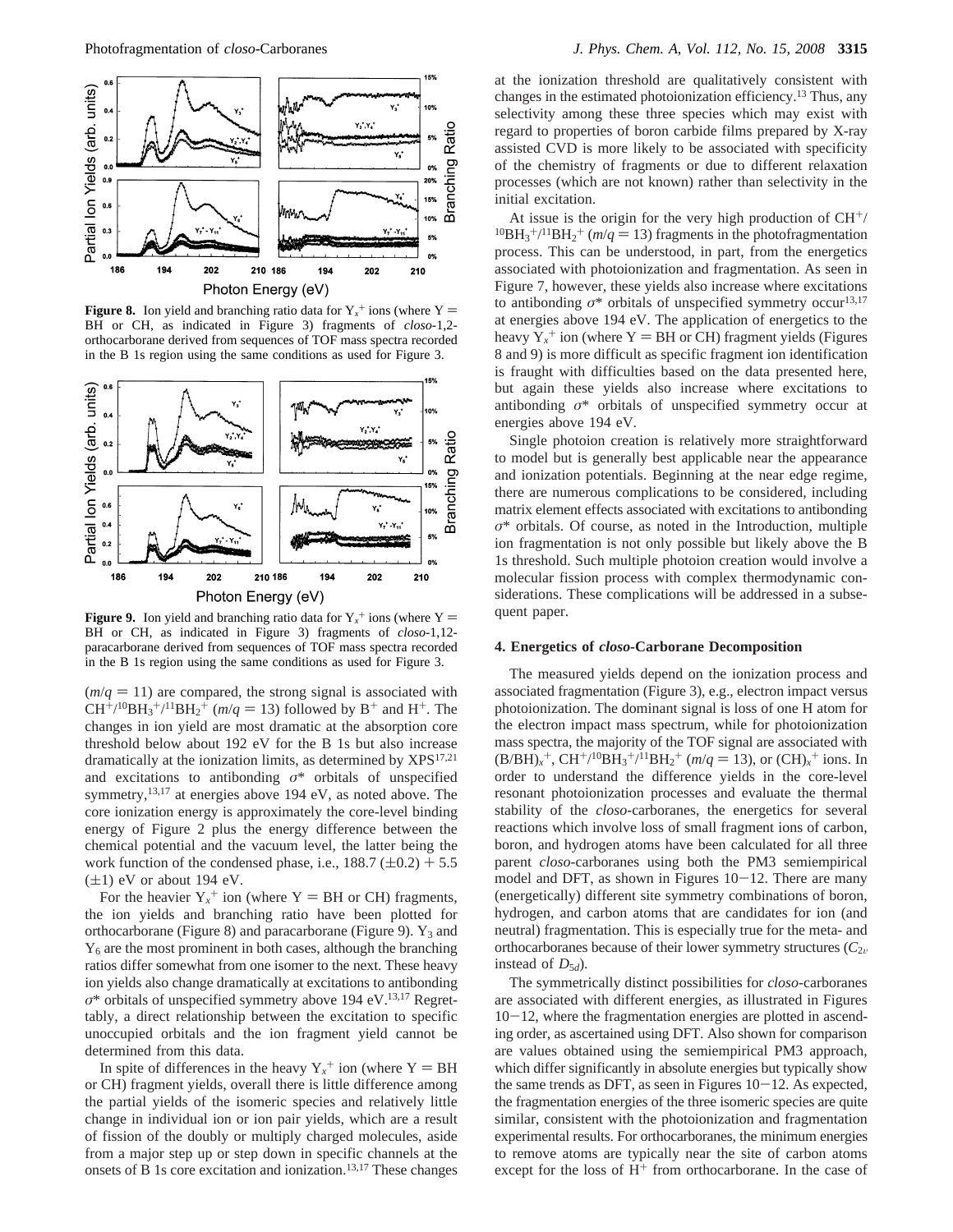

**Figure 10.** Calculated ion fragmentation energies for BH (a) and BH<sup>+</sup> (b) from *closo*-1,2-orthocarborane (stars), *closo*-1,7-metacarborane (squares), and *closo*-1,12-paracarborane (triangles) using the PM3 semiempirical method (red) and density functional theory (DFT) (black). 1, 2, 3, and 4 represent boron hydrogen bonds removed from site (2 or 3), (5 or 12), (9 or 10), and (4, 6, 8, or 11) for *closo*-1,7-metacarborane accordingly and (3 or 6), (9 or 12), (8 or 10), or (4, 5, 7, 11) for *closo*-1,2-orthocarborane accordingly using the numbering scheme in Figure 1.



**Figure 11.** Calculated ion fragmentation energies for  $B_9C_2H_{11}$ <sup>+</sup> from *closo*-1,2-orthocarborane (stars), *closo*-1,7-metacarborane (squares), and *closo*-1,12-paracarborane (triangles) using the PM3 semiempirical method (red) and density functional theory (DFT) (black). 1, 2, 3, and 4 represent carbon hydrogen bonds removed from site (5 or 12), (2 or 3), (9 or 10), and (4, 6, 8, or 11) for *closo*-1,7-metacarborane accordingly and (3 or 6), (9 or 12), (8 or 10), or (4, 5, 7, or 11) for *closo*-1,2-orthocarborane accordingly using the numbering scheme in Figure 1.

meta- and paracarboranes, loss of  $H<sup>+</sup>$  from sites near the carbon are favored. In the production of  $H_2$ , it has already been noted that the initial state site does play a role with pairwise (adjacent sites) H loss favored, with one site including a carbon atom.<sup>12</sup> The absence of  $H_2^+$  in the data can be understood as formation of this ion fragment is very energy expensive, requiring 28.5 eV or more per molecule (2750 kJ/mol).



Figure 12. Calculated ion fragmentation energies for H<sup>+</sup> from *closo*-1,2-orthocarborane (stars), *closo*-1,7-metacarborane (squares), and *closo*-1,12-paracarborane (triangles) computed using the PM3 semiempirical method (red) and density functional theory (DFT) (black). 1, 2, 3, 4, and 5 represent hydrogens removed from site (9 or 10), (4, 6, 8 or 11), (5 or 12), (2 or 3), and (1 or 7) for *closo*-1,7-metacarborane accordingly and (8 or 10), (9 or 12), (3 or 6), (4, 5, 7, or 11), or (1 or 2) for *closo*-1,2-orthocarborane accordingly using the numbering scheme in Figure 1. For *closo*-1,12-paracarborane, 1 represents hydrogen removed from the boron atom sites, while 2 represents carbon atom sites.

On the basis of the DFT, the energetics of closo-carboranes fragmentation and fragment ionization have been used to construct thermodynamic cycles to illustrate the reaction energies, as shown in Figure 13. Each value is the minimum energy calculation among all possible symmetrically inequivalent possibilities. The choice of thermodynamic cycles is based on the observed ion fragmentations, removing CH, CH<sup>+</sup>, BH, BH<sup>+</sup>,  $BH<sub>2</sub>$ ,  $BH<sub>2</sub><sup>+</sup>$ ,  $H<sub>2</sub>$ ,  $H$ ,  $H<sup>+</sup>$ ,  $BCH<sub>3</sub>$ , and  $BCH<sub>3</sub><sup>+</sup>$  from each of the three isomers of the *closo*-carboranes, as undertaken by us for far more simple parent molecular species like  $CX_4$  ( $X = F$ , Cl, Br, I),<sup>22</sup> the substituted metallocenes,<sup>23</sup> and others.<sup>24</sup>

The calculated energetics are consistent with formation of  ${}^{11}BH_2$ <sup>+</sup> over CH<sup>+</sup> or  ${}^{11}BH$ <sup>+</sup>. While we cannot distinguish CH<sup>+</sup>/ <sup>11</sup>BH<sub>2</sub><sup>+</sup> over CH<sup>+</sup> or <sup>11</sup>BH<sup>+</sup>. While we cannot distinguish CH<sup>+</sup>/<sup>10</sup>BH<sub>3</sub><sup>+</sup>/<sup>11</sup>BH<sub>2</sub><sup>+</sup>, the most probable formation paths of BH<sub>2</sub><sup>+</sup> fragment ions are

$$
B_{10}C_2H_{12} \rightarrow B_9C_2H_{10} + BH_2^+ + e
$$

at an energy cost of about 0.5 eV per molecule (approximately 48 kJ/mol) less than is the case for the most probable formation paths of BH<sup>+</sup> fragment ions, which are

$$
B_{10}C_2H_{12} \rightarrow B_9C_2H_{11} + BH^+ + e
$$

and at an energy cost of about  $2.5-3.5$  eV per molecule  $(240-$ 338 kJ/mol) less again than is the case for the most probable formation paths of  $CH<sup>+</sup>$  fragment ions, which are

$$
B_{10}C_2H_{12} \rightarrow B_9C_2H_{11} + CH^+ + e
$$

as ∆*H*<sup>p</sup> (paracarborane), ∆*H*<sup>m</sup> (metacarborane), and ∆*H*<sup>o</sup> (orthocarborane) where for the foremost reaction, the energies are 16.52, 15.46, and 15.62 eV, respectively (1594, 1492, and 1507 kJ/mol, respectively). On the basis of these values and those summarized in Figure 13, the favored fragmentations, based on energetic considerations alone, are  $BH_2^+$  (by about 0.5–0.9 eV<br>per molecule or  $48-87$  kL/mol)  $> BH^+$  (by about  $1-2$  eV per per molecule or  $48-87$  kJ/mol) > BH<sup>+</sup> (by about  $1-2$  eV per molecule or  $96-193$  kJ/mol) > H<sup>+</sup> (by about 1.6-2.3 eV per molecule or  $154-222$  kJ/mol) >  $CH<sup>+</sup>$  for all the *closo*carboranes.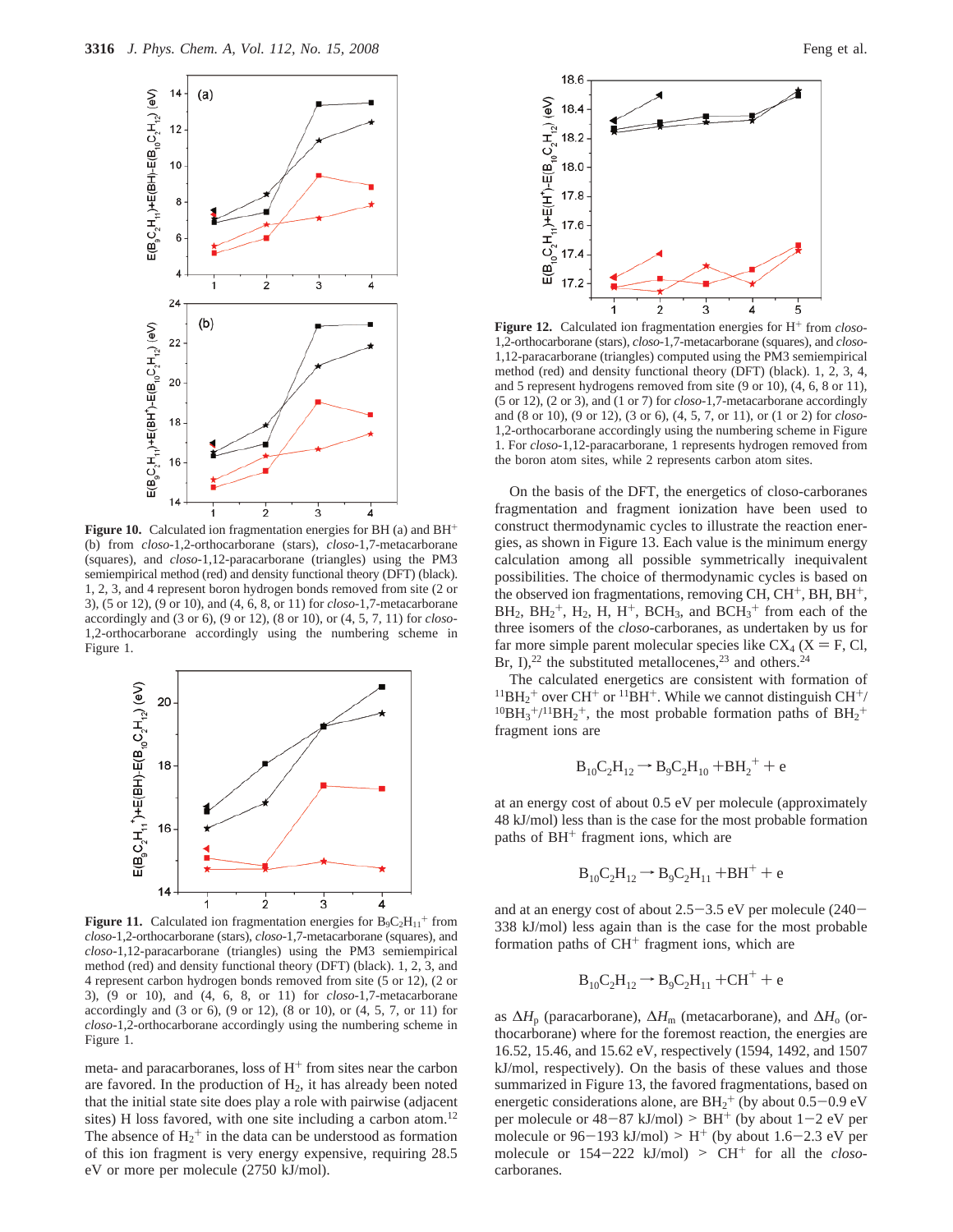

**Figure 13.** Energetics of *closo*-1,2-orthocarborane  $(E_0)$ , *closo*-1,7-metacarborane  $(E_m)$ , and *closo*-1,12-paracarborane  $(E_p)$  neutral and ionic fragmentation. All energies were calculated using density functional theory and are given in units of eV/molecule.

The thermodynamic cycles indicate the most likely ion species are  $BH_2^+$  and  $B_9C_2H_{11}^+$ . The latter may be consistent with decomposition initiated by core to bound photoexcitations, illustrated in Figures  $3-4$  and  $6-9$ , but we are limited by the fact that we cannot distinguish  $BH_2^+$  and  $CH^+$  in our data. Given the large size of some of the ion fragments, kinetic barriers to the fragment ion formation may be a significant hindrance, as could be symmetry,<sup>22</sup> and this has not been considered in the calculations undertaken here. More importantly, above the core threshold, molecular fission and multiple ion fragment production is likely.<sup>25</sup> A similar problem is evident in that  $H^+$ production is more intense than  $BH<sup>+</sup>$  well below the B 1s core threshold (as determined by XPS in Figure 2) inconsistent with the energetics of ion fragmentation, which slightly favors  $BH<sup>+</sup>$ production over  $H^+$ , as observed in the region of the B1s threshold and above.

Excited-state lifetimes or excitations to specific unoccupied molecular orbitals may play a significant role in the ion fragmentation yields, as suggested by the strong photon energy dependence of the ion fragmentation yields (Figures 6-9). Kinetic barriers to fragmentation are certainly not considered in these energetic calculations.

#### **Conclusion**

Although we cannot distinguish between  $CH^{+/10}BH_3^{+/11}BH_2^+$ in the TOF mass spectroscopy of the photofragmentation in the region of the B 1s and C1s core thresholds, the energetics of decomposition favors formation of  $BH<sub>2</sub><sup>+</sup>$  rather than the mass equivalent CH+. The possible long-lived bound core excitations result in the high  $H^+$  and  $B^+$  production, but the strong variations in fragment ion yields with photon energy implicate kinetic and symmetry barriers to some ion fragment formation. In addition,